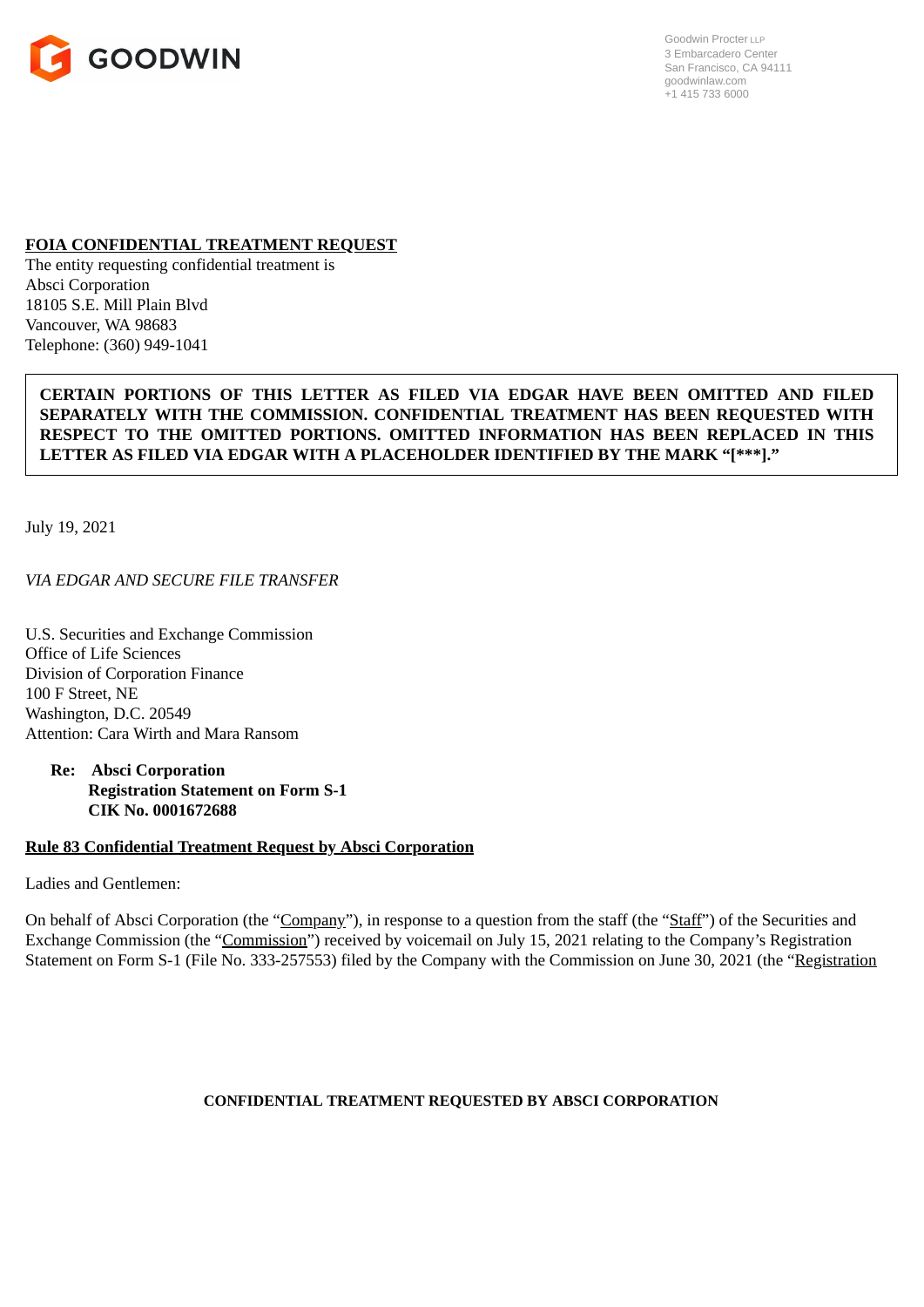

Statement"), and subsequently amended with the Commission on July 8, 2021 and July 15, 2021, we submit this supplemental letter.

Because of the commercially sensitive nature of information contained herein, this submission is accompanied by the Company's request for confidential treatment for selected portions of this letter. The Company has concurrently filed a separate letter with the Office of Freedom of Information and Privacy Act Operations in connection with the confidential treatment request, pursuant to Rule 83 of the Commission's Rules on Information and Requests, 17 C.F.R. § 200.83. For the Staff's reference, we have enclosed a copy of the Company's letter to the Office of Freedom of Information and Privacy Act Operations.

We confirm on behalf of the Company that, prior to circulating copies of the preliminary prospectus in connection with the offering, the Company filed a pre-effective amendment to the Registration Statement that included all information other than information that may be excluded in reliance upon Rule 430A of Regulation C, and the actual price range included in such amendment, which complied with the Staff's interpretation regarding the parameters of a *bona fide* price range.

The Company's amendment to the Registration Statement filed July 15, 2021 reflects the Stock Split (as defined below) and includes the estimated Preliminary Price Range. All dollar amounts and per share amounts in this letter are post-Stock Split, and therefore, consistent with the Registration Statement.

**The Company respectfully requests that the bracketed information contained in this letter be treated as confidential information pursuant to Rule 83 promulgated by the Commission, 17 C.F.R. §200.83, and that the Commission provide timely notice to Sean McClain, Chief Executive Officer, Absci Corporation, 18105 SE Mill Plain Blvd, Vancouver, WA 98683, before it permits any disclosure of the bracketed information in this letter.**

The Company respectfully submits the below additional information to assist the Staff in its review of the Company's position with respect to its determination of the fair value of its common stock underlying its outstanding equity awards and the reasons for the differences between the recent valuations of its common stock and the estimated offering price range for its initial public offering ("IPO").

# **IPO Price Range**

The Company advises the Staff that the Registration Statement reflects a price range of \$15.00 to \$17.00 per share (the "Price Range") for its IPO, which gives effect to a 3.3031-for-1 forward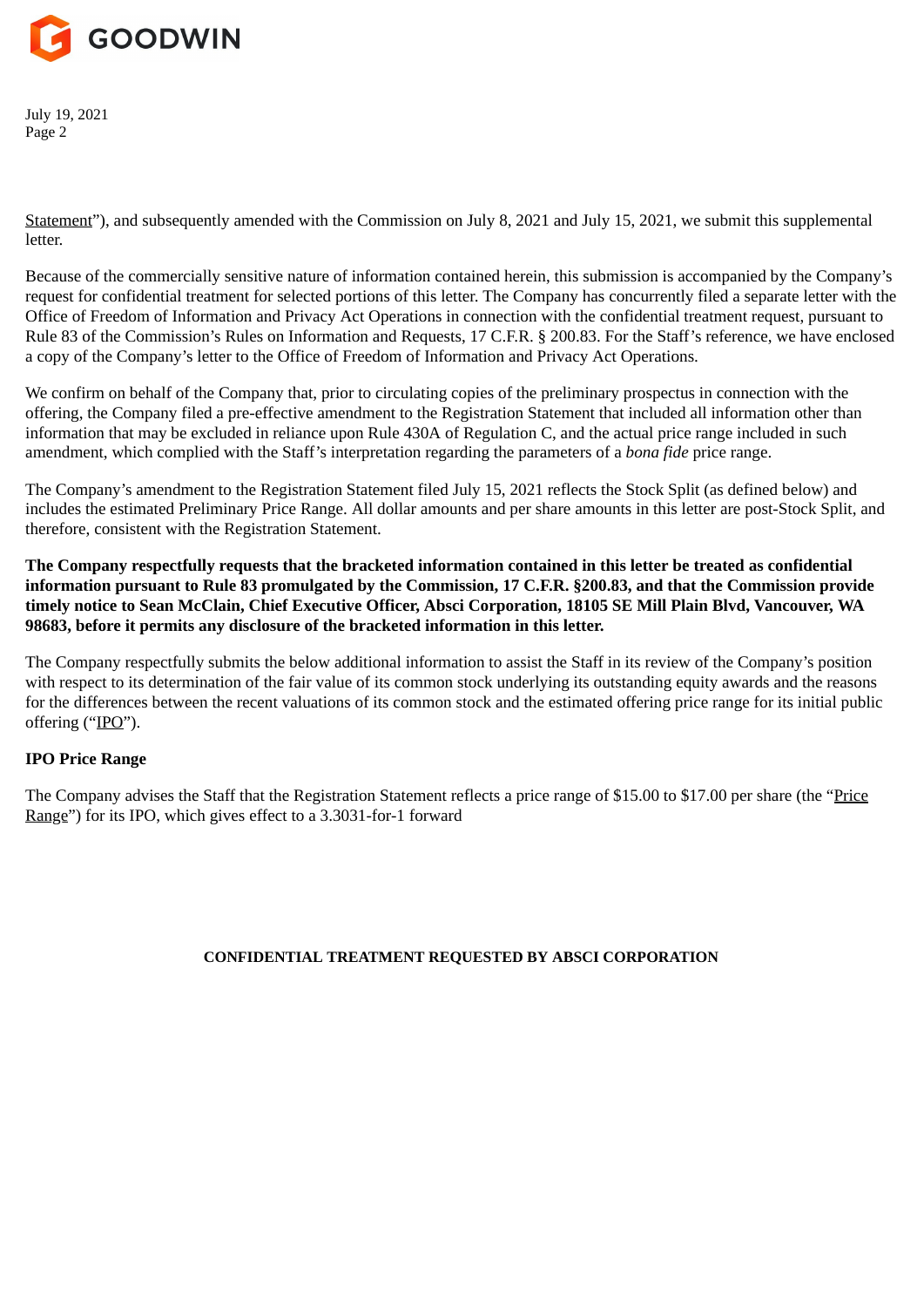

stock split that the Company intends to effect prior to the Company's IPO (the "Stock Split"). This Price Range is based on a number of factors, including prevailing market conditions, the Company's financial condition and prospects, estimates of the Company's business potential, prospects for the Company and the life sciences and biopharmaceutical sectors, the general condition of the securities market, the recent market prices of, and the demand for, publicly-traded common stock of generally comparable companies, feedback from investors and discussions with the underwriters for the IPO regarding potential valuations of the Company. The Price Range complies with the Staff's interpretation regarding the parameters of a *bona fide* price range. The Company believes that the foregoing indicative price range will not be subject to significant change.

## **Determining the Fair Value of Stock Options Granted and Common Stock Issued Prior to the IPO**

As described in detail on pages 117 through 119 in the Management's Discussion and Analysis of Critical Accounting Policies and Significant Judgments and Estimates section of the prospectus included within the Registration Statement, which includes an explanation of the Company's approach to accounting for stock-based compensation, the Company has historically determined the fair value of the Company's common stock using methodologies, approaches and assumptions consistent with the American Institute of Certified Public Accountants Accounting and Valuation Guide, *Valuation of Privately-Held-Company Equity Securities Issued as Compensation* (the "AICPA Practice Guide").

In addition, the Company's management and its Board of Directors (the "Board of Directors") also considered numerous objective and subjective factors, as disclosed in the Company's most recent filing of the Registration Statement on July 15, 2021, along with input from third-party valuations, to determine the fair value of the Company's common stock.

The Company determined that the fair value of its common stock increased from \$[\*\*\*] per share as of October 2020 to \$[\*\*\*] per share as of March 31, 2021 and \$[\*\*\*] per share as of June 30, 2021. The following discussion describes the reasons for the increases in the fair value of the Company's common stock over this period.

The assumptions used in the valuation model to determine the estimated fair value of the Company's common stock as of the grant date of each award are based on numerous objective and subjective factors, combined with management's judgment, including the following:

• the Company's progress in developing its Integrated Drug Creation Platform;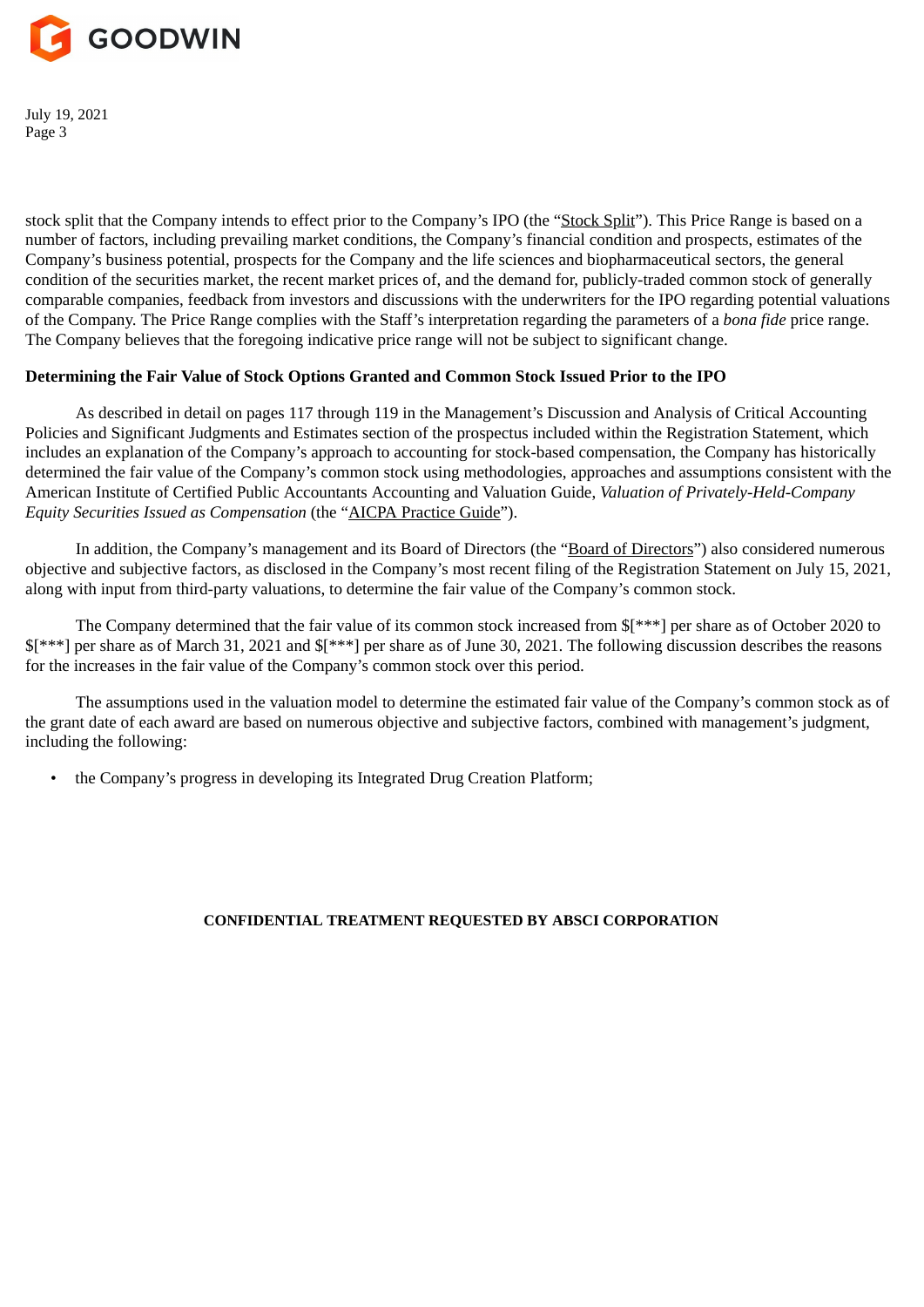

- the Company's progress with entering into programs with partners providing for or otherwise contemplating the ability to negotiate potential downstream economic benefits;
- the impact of significant corporate events or milestones, including the negotiation and closing of the Company's Series E redeemable convertible preferred stock financing in October 2020 and the negotiation and closing of the Company's convertible promissory note financing in March 2021;
- material risks related to the Company's business;
- the Company's actual operating results and financial condition, including the Company's level of available capital resources;
- rights, preferences and privileges of the Company's convertible preferred stock relative to those of the common stock;
- the status of the Company's organization, including its recruitment and hiring of senior management and other employees;
- equity market conditions affecting comparable public companies;
- the effect of the COVID-19 pandemic on the global economy and the global capital markets;
- the likelihood and potential timing of achieving a liquidity event for the shares of common stock, such as an initial public offering, given prevailing market and biotechnology sector conditions; and
- the lack of marketability of the Company's common stock.

## *Common stock valuation methodologies*

The AICPA Practice Guide identifies various available methods for allocating enterprise value across classes and series of capital stock to determine the estimated fair value of common stock at each valuation date. In accordance with the AICPA Practice Guide, the Company considered the following methods:

Backsolve Method – Under this Backsolve method, the value of the Company's common stock is derived from a transaction involving the Company's own securities.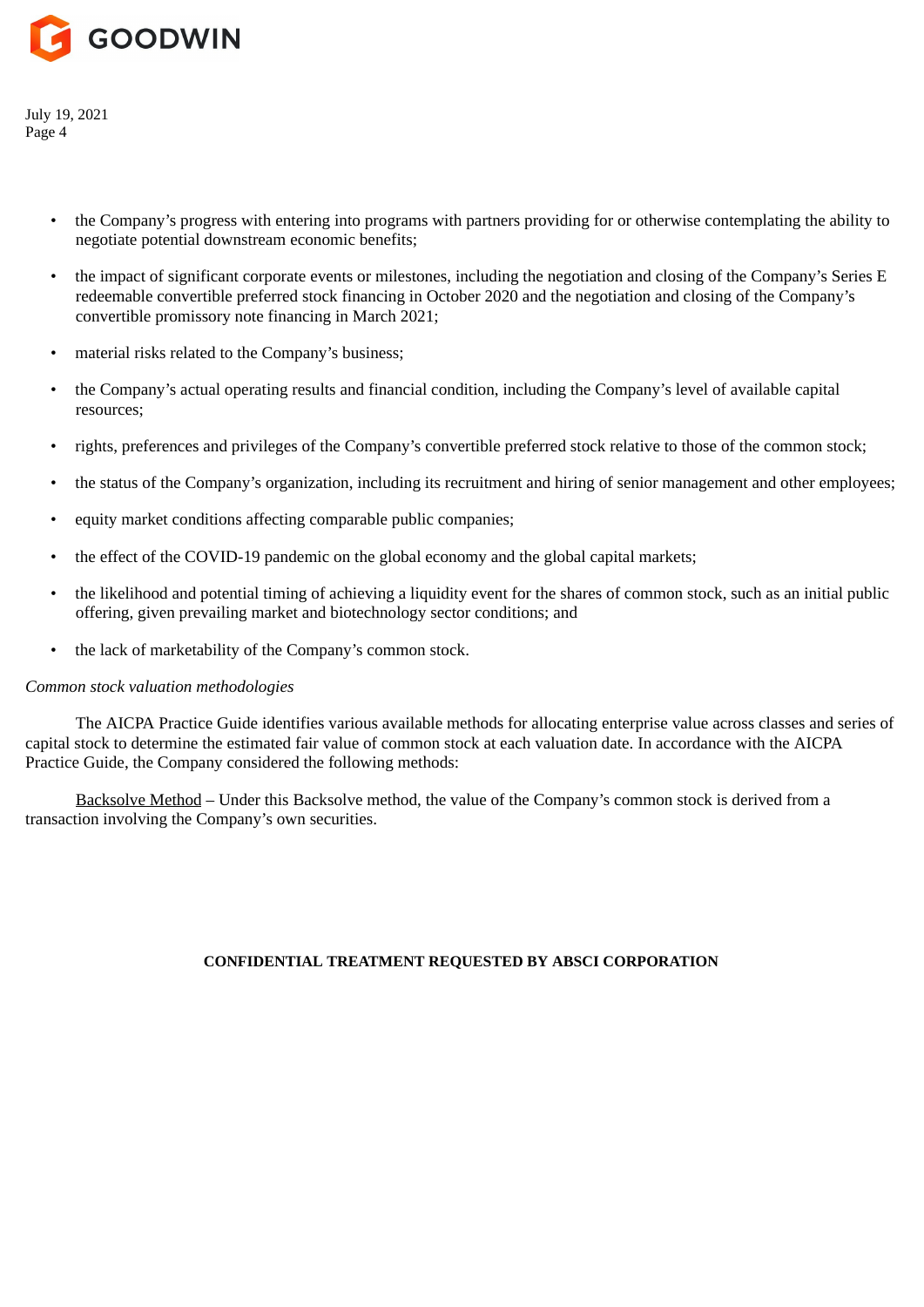

Option Pricing Method*.* Under the option pricing method ("OPM"), shares are valued by creating a series of call options with exercise prices based on the liquidation preferences and conversion terms of each equity class. The estimated fair values of the convertible preferred and common stock are inferred by analyzing these options.

Probability-Weighted Expected Return Method*.* The probability-weighted expected return method ("PWERM") is a scenario-based analysis that estimates value per share based on the probability-weighted present value of expected future outcomes and investment.

Hybrid Approach. Under this approach, the Company used PWERM in combination with CVM or OPM (the "Hybrid Approach") to determine the estimated fair value of the Company's common stock.

The Company's most recent third-party valuations used by the Board of Directors to determine the fair value of the Company's common stock as of the grant date of each option award in 2020 and 2021, considered either solely the Market Approach – Backsolve Method, incorporating an Option Pricing Model (OPM) or a combination of the following scenarios: (i) a going concern (stay-private) scenario using the OPM and (ii) an IPO scenario assuming an IPO at a certain point in the future. Each valuation probability-weighted the future-event scenarios based on the Company's assessment of its business operations and market conditions at the time of the valuation.

#### *Recent Stock Option Grants*

As part of this analysis, the Company evaluated its stock option activity beginning in October 2020. The Company did not have material stock option activity prior to October 2020. The Company's most recent grants of stock options since October 2020 are set forth below (split adjusted):

| <b>Grant Date</b> | <b>Number of Shares of Common</b><br><b>Stock Underlying Options</b><br>Granted | <b>Exercise Price</b><br><b>Per Share</b> | <b>Fair Value Per Share of Common Stock (1)</b> |
|-------------------|---------------------------------------------------------------------------------|-------------------------------------------|-------------------------------------------------|
| October 28, 2020  | 1,725,070                                                                       | $$[***]$                                  | $$[^{***}]$                                     |
| January 6, 2021   | 55,353                                                                          | $$[***]$                                  | $$[^{***}]$                                     |
| January 28, 2021  | 2,196,039                                                                       | $$[***]$                                  | $S[***]$                                        |
| March 4, 2021     | 801,137                                                                         | $$[***]$                                  | $$[^{***}]$                                     |
| March 15, 2021    | 846,715                                                                         | $$[***]$                                  | $$[^{***}]$                                     |
| March 17, 2021    | 35,343                                                                          | $$[***]$                                  | $$[^{***}]$                                     |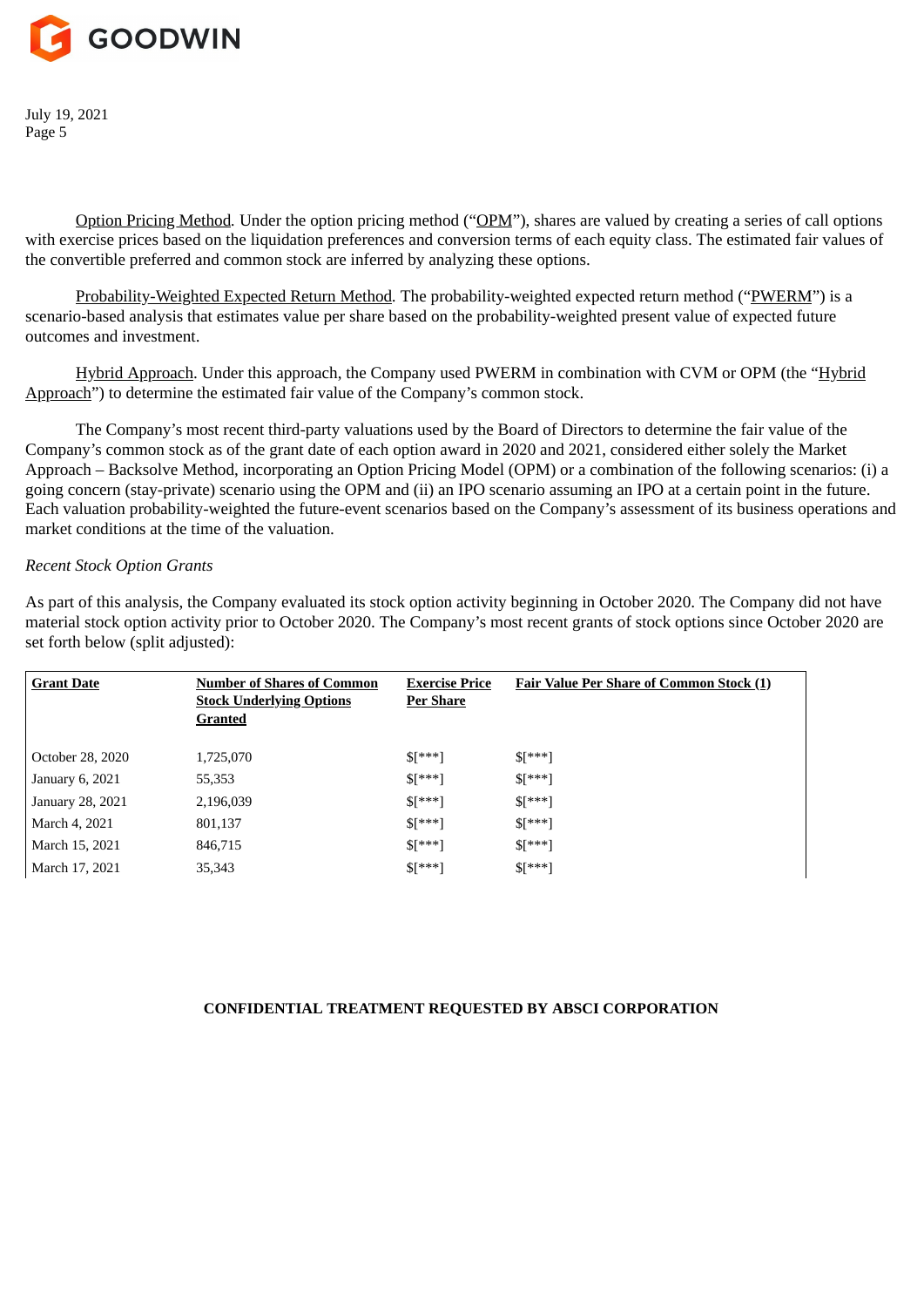

| April 22, 2021 | 400,715   | $\sqrt{5}$ ***] | $\sqrt{\frac{k+1}{k}}$ |
|----------------|-----------|-----------------|------------------------|
| June 1, 2021   | 1,299,674 | $\sqrt{5}$ ***] | $\sqrt{\frac{k+1}{k}}$ |
| June 17, 2021  | 857,798   | $\sqrt{5}$ ***] | $\sqrt{\frac{k+1}{k}}$ |
| July 9, 2021   | 233,509   | $\sqrt{5}$ ***] | $\{$ ***}(2)           |

(1) The Fair Value per share of common stock represents a retrospective revaluation solely for accounting purposes as further discussed below.

(2) The Company anticipates taking into account the IPO offering price in hindsight when establishing the final fair value estimate of awards granted on July 9, 2021 for the purposes of calculating and recording stock-based compensation. The estimated fair value per share in this table for the July 9, 2021 grant is utilizing a linear interpolation from the June 30, 2021 valuation to the midpoint price of \$16.00 per share on an IPO date of July 22, 2021.

In the course of preparing the Company's financial statements with a retrospective view, the Company estimated the fair value of the Company's Common Stock for financial statement purposes. See discussion below for further detail regarding this retrospective analysis at each grant date as part of the Company's estimation of the Common Stock fair value.

#### *October 2020, January 2021 and March 2021 stock option grants*

Between August and October 2020, the Company negotiated and closed its Series E preferred stock financing. The Company issued and sold an aggregate of 3,313,519 shares of its Series E preferred stock pursuant to the Series E Stock Purchase Agreement at a purchase price of [\*\*\*] (adjusted for the expected forward stock split following conversion into Common Stock upon the IPO) per share for an aggregate purchase price of \$65 million (Series E Financing). References to preferred shares and price per share are not reflective of the anticipated common stock forward stock split of 3.3031-for-1 that will go into effect prior to the IPO. In conjunction with this Series E Financing, the Company, with the assistance of a third-party valuation firm, performed a valuation of the Common Stock as of August 31, 2020 on a minority-interest, non-marketable basis using the Option Pricing Model (OPM) backsolve method, solving for the total stockholders' equity value. Based on the above analysis, the valuation resulted in an equity value of approximately \$[\*\*\*] million. A discount for lack of marketability (DLOM) of 24% was then applied to the Common Stock resulting in a fair value of \$[\*\*\*] per share (the "*August 2020 Valuation*").

Between October 28, 2020 and March 17, 2021, the Board granted stock options to purchase 5,659,657 shares of Common Stock with an exercise price of \$[\*\*\*] per share. In determining the fair value of the Common Stock for the October 2020 grants, the Board considered the August 2020 Valuation, relevant business conditions, and the absence of any changes since the closing of the Series E Financing that would materially impact the Company's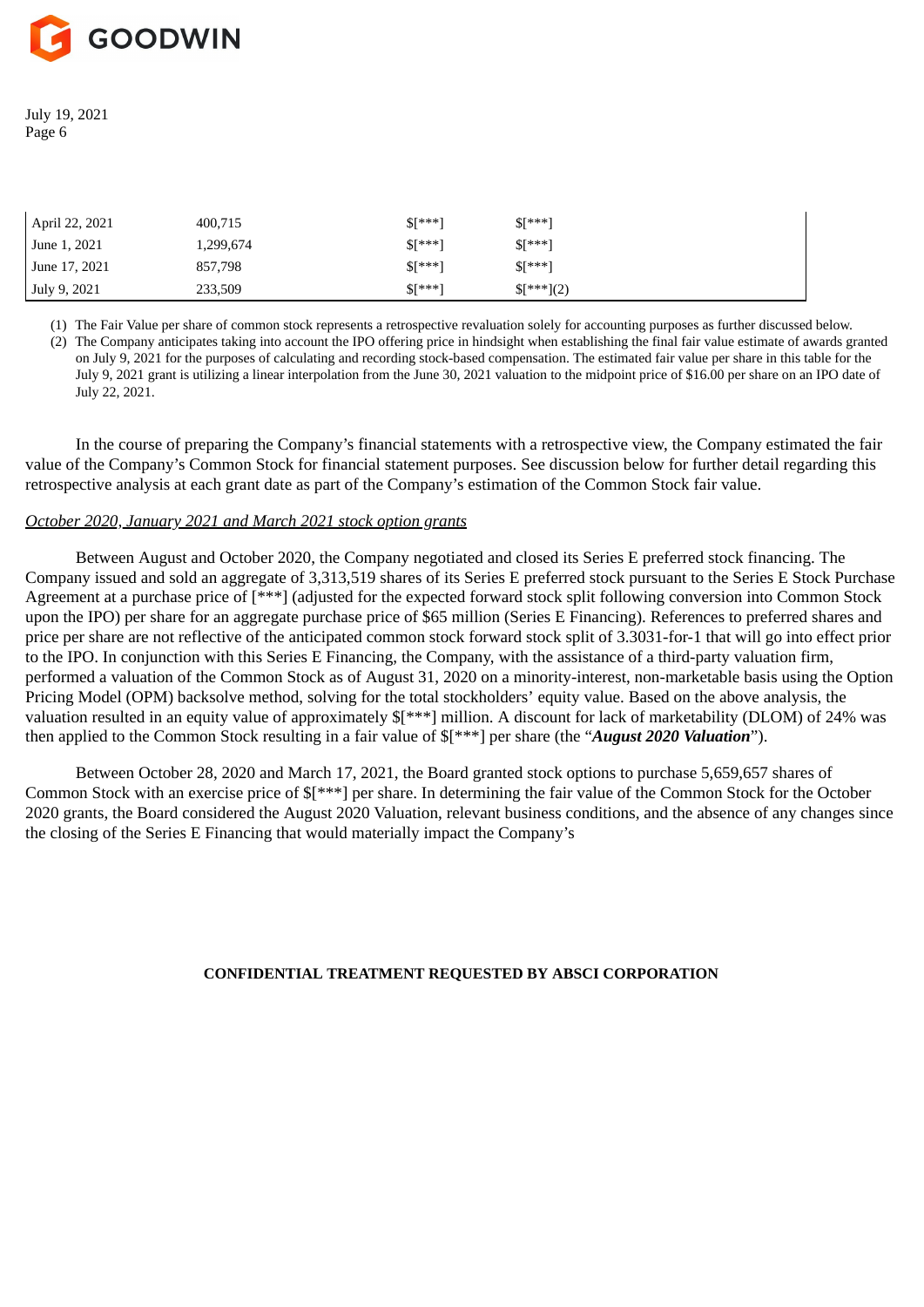

equity value since the time of the August 2020 Valuation. As a result of the lack of material changes in the business during that time period, no alterations were made to the exercise price of the granted stock options.

In the course of preparing the Company's financial statements with a retrospective view, the Company estimated the fair value of the Company's Common Stock for financial statement purposes. To properly make such an estimate, the Company engaged the third-party valuation firm to perform a retrospective common stock valuation as of December 31, 2020 and March 31, 2021 using the benefit of hindsight. In late March 2021, the Company initiated discussions with certain investment banks to act as underwriters and began its IPO process by holding its IPO organizational meeting on March 23, 2021. As a result, both the December 31, 2020 and March 31, 2021 valuations obtained retrospectively for financial reporting purposes, incorporated a probability weighted valuation methodology using two scenarios set forth in the table below.

| Valuation date      | <b>IPO Scenario</b><br>(Longer-term)<br><b>Probability</b><br>weighting | <b>IPO</b> Scenario<br>(Shorter-term)<br><b>Probability</b><br><u>weighting</u> | Stay-private<br><b>Scenario</b><br><b>Probability</b><br>weighting | <b>Indicated Fair Value per Share of</b><br><b>Common Stock</b> |
|---------------------|-------------------------------------------------------------------------|---------------------------------------------------------------------------------|--------------------------------------------------------------------|-----------------------------------------------------------------|
| December $31, 2020$ | 20%                                                                     |                                                                                 | 80%                                                                | $$[^{***}]$                                                     |
| March 31, 2021      |                                                                         | 40%                                                                             | 60%                                                                | $S[***]$                                                        |

December 31, 2020 common stock valuation:

- Scenario #1: IPO in 12-15 months: The Company estimated a 20% probability associated with an IPO in the timeframe indicated following December 2020. The equity value of the Company in an IPO at this date was estimated to be approximately \$[\*\*\*] billion. To estimate the IPO value for this scenario, as no preliminary indications of value had yet been received from the underwriters or potential investors through the IPO process, the Company's third-party valuation firm examined a population of biotechnology IPOs from the most recent 12 months and utilized a blend of the median and average valuations. This estimated IPO value was an approximate [\*\*\*]% premium compared to the Series E convertible preferred stock financing from October 2020.
- Scenario #2: Remain Private: The Company estimated an 80% probability of remaining private for approximately 2 years. The application of the OPM was determined to be an appropriate methodology under this scenario. The equity value of the Company was derived from an OPM back-solve approach performed by reference to the fair value of the Company's Series E convertible preferred stock issued in October 2020. Using this adjusted value per share as an input, the OPM back-solved for a Company equity value of  $\frac{1}{2}$  million. A discount for lack of marketability (DLOM) of 24% was then applied.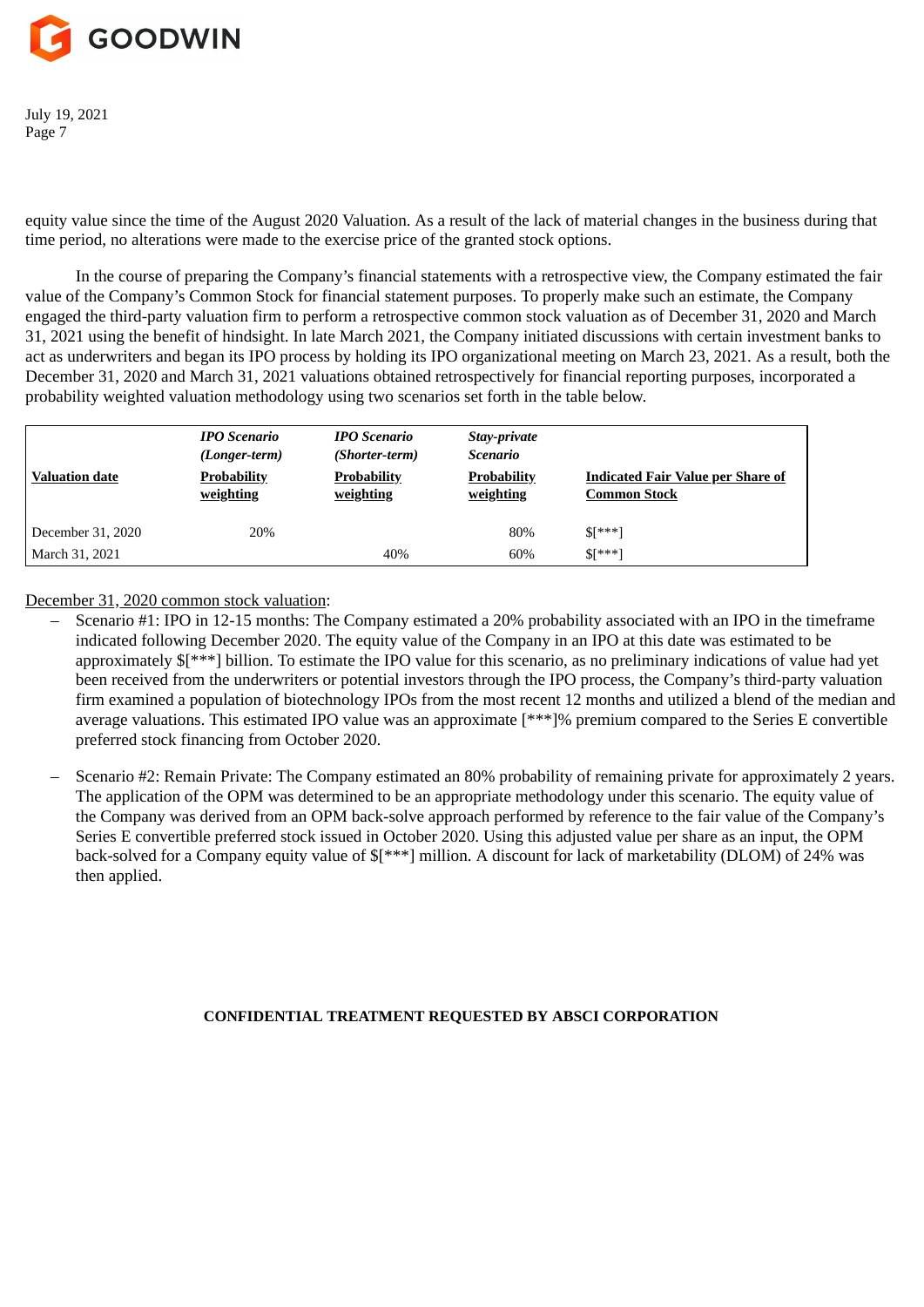

The estimated fair value of the Company's common stock for financial reporting purposes was determined to be \$[\*\*\*] per share as of December 31, 2020.

## March 31, 2021 common stock valuation

– Scenario #1: IPO in approximately 4 months: The Company estimated a 40% probability associated with an IPO in the timeframe indicated following March 2021. The equity value of the Company in an IPO at this date was estimated to be approximately \$[\*\*\*] billion. To estimate the IPO value for this scenario, as no preliminary indications of value had yet been received from the underwriters or potential investors through the IPO process, the Company's third-party valuation firm examined a population of biotechnology IPOs from the most recent 12 months and utilized a blend of the median and average valuations. This estimated IPO value was an approximate [\*\*\*]% premium compared to the Series E convertible preferred stock financing from October 2020 and February 2021. In March 2021, the Company issued \$125 million aggregate principal amount of Convertible Notes to certain existing and new investors. The Convertible Notes are convertible into the Company's preferred shares or common shares under certain circumstances or qualified financings. As the Company had closed the Convertible Note financing and held an initial organizational meeting with the underwriters as of March 31, 2021, the Company believed an increased probability of IPO from 20% to 40% was appropriate.

– Scenario #2: Remain Private: The Company estimated a 60% probability of remaining private for approximately 2 years. The application of the OPM was determined to be an appropriate methodology under this scenario. The equity value of the Company was derived from an OPM back-solve approach performed by reference to the fair value of the Company's Series E convertible preferred stock issued in October, 2020 and February 2021. Using this adjusted value per share as an input, the OPM back-solved for a Company equity value of \$[\*\*\*] million. A discount for lack of marketability (DLOM) of 24% was then applied**.**

The Board of Directors determined the estimated fair value of the Company's common stock to be \$[\*\*\*] per share as of March 31, 2021.

#### *April and June 2021 stock option grants*

Between April 22, 2021 and June 17, 2021, on three separate dates, the Board granted stock options to purchase 2,558,187 shares of Common Stock with a weighted average exercise price of \$[\*\*\*] per share. In determining the fair value of the Common Stock for the April 2021 grants, the Board considered the March 31, 2021 Valuation referenced above, relevant business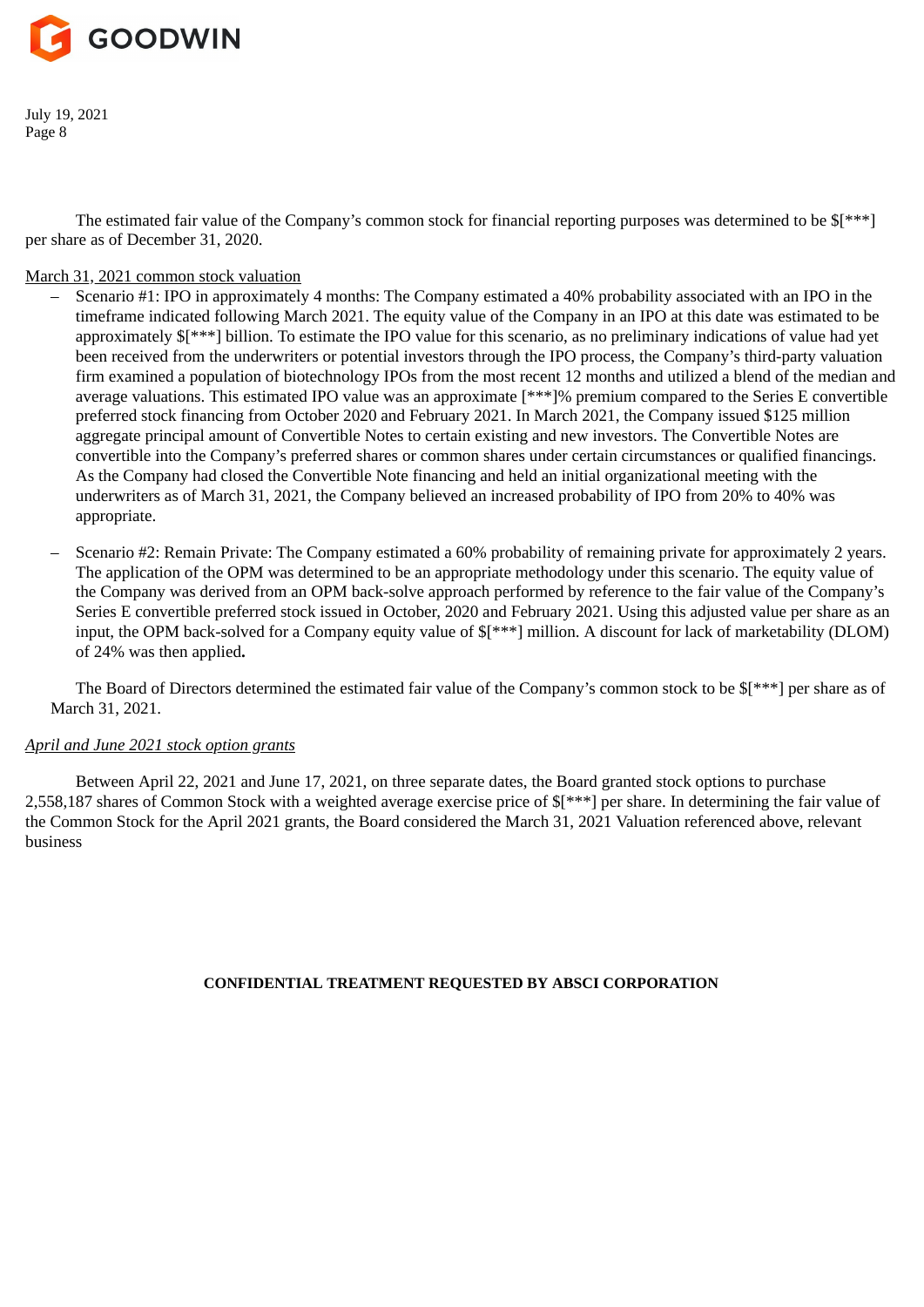

conditions, and the absence of any changes since the Valuation date that would materially impact the Company's equity value and noted no such changes. As a result of the lack of material changes in the business during that time period, no alterations were made to the exercise price of the granted stock options. For the grants that were authorized by the Board in June 2020, the Company engaged the third party valuation firm to update its valuation analysis incorporating an increased probability weighting toward an IPO scenario at both April 30, 2021 and June 4, 2021 at 50% and 60%, respectively. As the Company had confidentially filed its Draft Registration Statement on May 6, 2021, the Company believed an increased probability of successfully completing its IPO was reasonable.

As of June 2021, the Company, with the assistance of a third-party valuation firm, performed a valuation of the Common Stock as of June 30, 2021 on a minority, non-marketable basis using the PWERM approach summarized in the table below:

| Scenario | <b>Valuation date</b> | <b>IPO Scenario</b><br>(Shorter-term)<br><b>Probability</b><br>weighting | Stay-private<br><b>Scenario</b><br><b>Probability</b><br>weighting | <b>Indicated Fair Value per Share of</b><br><b>Common Stock</b> |
|----------|-----------------------|--------------------------------------------------------------------------|--------------------------------------------------------------------|-----------------------------------------------------------------|
|          | June 30, 2021         | 90%                                                                      | 10%                                                                | $\frac{1}{2}$ ***]                                              |

- Scenario #1: IPO in approximately 1 month: The Company estimated a 90% probability associated with an IPO in the July 2021 timeframe. The equity value of the Company in an IPO at this date was estimated to be approximately \$[\*\*\*] billion as a result of the Midpoint of the IPO Price Range included in the Registration Statement which was known to be the Company's projected price range as of this valuation date from discussions with the underwriters. This increased IPO scenario value as of June 30, 2021 compared to March 31, 2021 was following the conclusion of "test the water" meetings in which the Company received generally positive feedback from potential investors, further discussions with potential and existing investors around the Company's valuation model approach, key management hires during this period as described below, and further business-specific and market conditions that existed as of June 30, 2021. The probability was based on Management's estimated likelihood of successfully completing an IPO in the estimated timeline, considering that as of June 30, 2021, the Company had publicly filed its Form S-1 on Registration Statement with the SEC.
- Scenario #2: Remain Private: The Company estimated a 10% probability of remaining private in the event of the Company's inability to successfully complete its IPO and obtain public financing. If this unlikely scenario occurred, most likely due to significant volatility in or a potential collapse in the public and private capital markets, the Company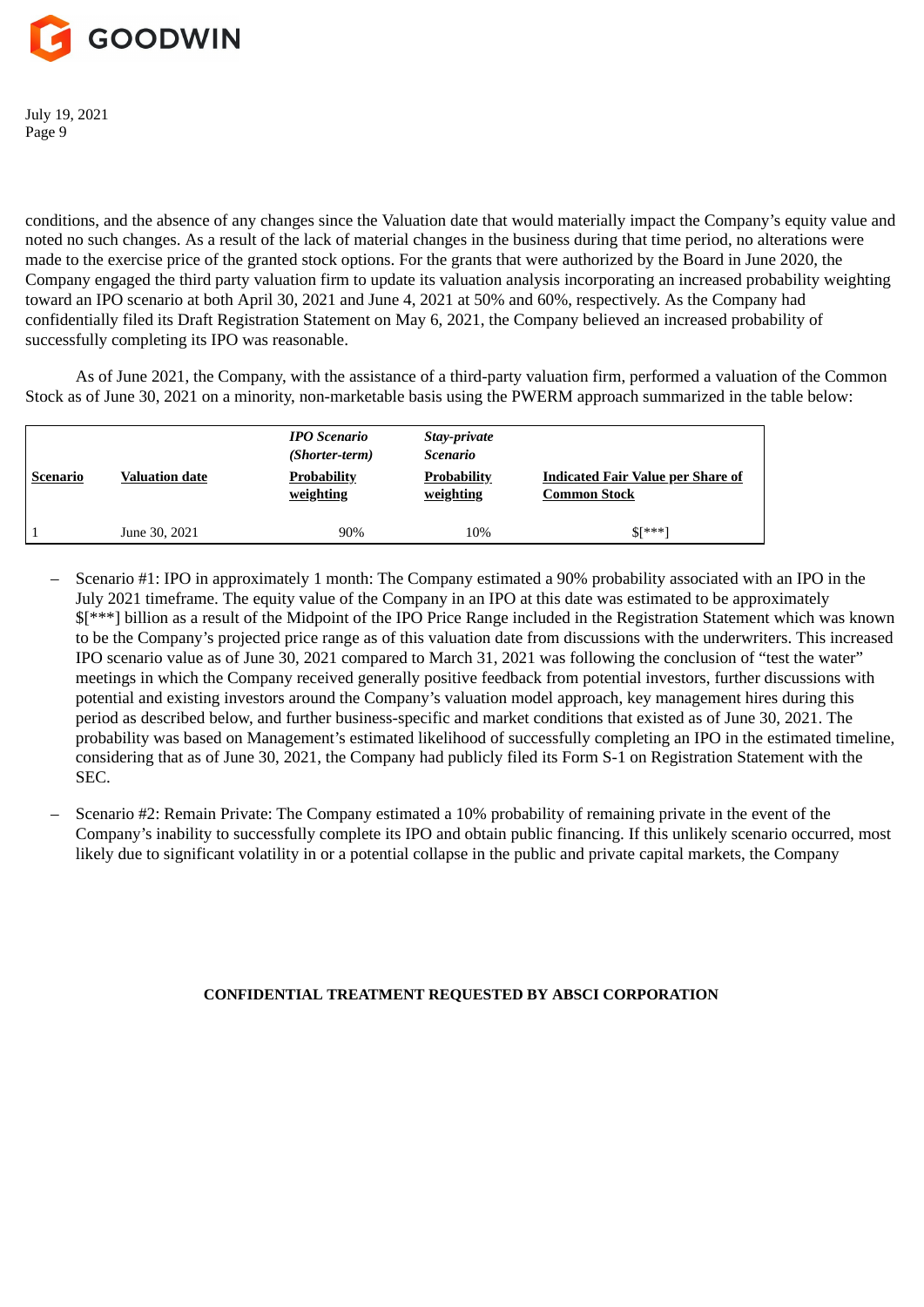

> determined the most likely scenario would be to seek private financing options at valuations lower than the potential IPO value that would likely be at or near \$[\*\*\*] billion with an estimated closing date of December 2021. This estimated private financing value was an approximate [\*\*\*]% premium compared to the Series E convertible preferred stock financing from October 2020 and February 2021. The third-party valuation firm utilized these equity valuations and the OPM was determined to be an appropriate methodology under this scenario. The equity value of the Company was derived from an OPM back-solve approach performed by reference to the fair value of the theoretical preferred financing in December 2021. Using this adjusted value per share as an input, the OPM back-solved for a Company equity value of \$[\*\*\*] million.

The Board of Directors determined the estimated fair value of the Company's common stock to be \$[\*\*\*] per share as of June 30, 2021.

The Company is in the initial phase of preparing the Company's second quarter 2021 financial statements. The Company expects to estimate the fair value of the Company's Common Stock for financial statement purposes utilizing the benefit of hindsight. To properly make such an estimate, the Company expects to utilize a linear interpolation from the March 31, 2021 Common Stock Valuation to the June 30, 2021 Common Stock Valuation. The Company believes that a linear interpolation is appropriate as no single event caused the valuation of the Common Stock to increase. Instead, a combination of Companyspecific factors, including but not limited to the Company's continued progress toward an IPO, the closing of its acquisition of Totient, Inc. in June 2021, continued progress on current technology development programs with partners, key executive team hires, and other external market factors such as steady increased acceptance of the Company's proposed valuation model by potential investors throughout the IPO process, all led to the changes in the fair value of the Common Stock.

#### *July 2021 stock option grants*

For purposes of this determination with respect to the Company's stock option grants on July 9, 2021, the Company assumed that the fair value of the Common Stock increased on a linear basis from the June 30, 2021 Common Stock valuation preceding the applicable grants to the midpoint of the Price Range of approximately \$16.00 per share (the "Midpoint Price") assuming a July 22, 2021 IPO. The Company did not make any equity grants subsequent to July 9, 2021.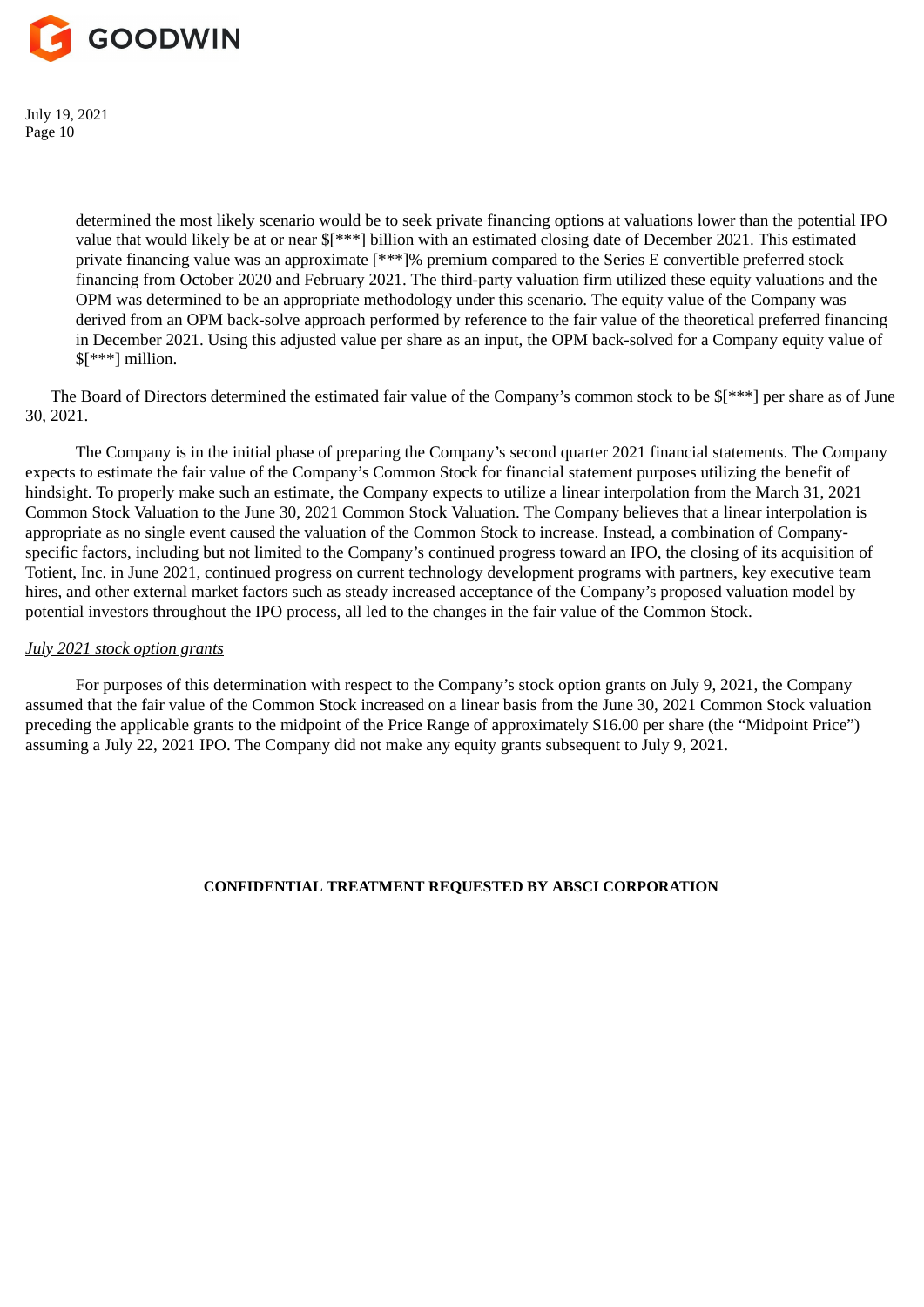

## *Recent significant issuances of common stock*

The Company's most recent significant issuances of common stock since December 31, 2020 are set forth below:

| <b>Issuance Date</b> | <b>Activity</b>              | <b>Number of Shares of Common Fair Value Per Share of</b> |                     |
|----------------------|------------------------------|-----------------------------------------------------------|---------------------|
|                      |                              | <u>Stock</u>                                              | <b>Common Stock</b> |
| January 11, 2021     | Acquisition of Denovium Inc. | 1,010,296                                                 | $$[^{***}]$         |
| June 4, 2021         | Acquisition of Totient, Inc. | 2,212,208                                                 | $$[^{***}]$         |

For each of these events noted above, the Company utilized similar linear interpolations as described above within the stock option granting discussions. For the Denovium acquisition, the Company utilized a linear interpolation between the Common Stock Valuation as of December 31, 2020 and March 31, 2021, while for the Totient acquisition, the Company utilized a linear interpolation between the March 31, 2021 valuation and the June 30, 2021 valuation.

## *Comparison of Estimated Offering Price Range and Recent Fair Value Determination*

The anticipated price range for this offering was determined with reference to several quantitative and qualitative factors, each of which contributed to the difference between the Company's most recent valuation of its common stock as of both March 31, 2021 and June 30, 2021 of \$[\*\*\*] and \$[\*\*\*] and the Midpoint Price Range of \$16.00 per share. Specifically, the Company believes that the difference between the fair value of its common stock determined on these dates and the midpoint of the anticipated offering price range for this offering is primarily the result of the following factors and events:

- The Price Range for this offering necessarily assumes that the IPO has occurred and that a public market for the Company's common stock has been created, and, therefore, excludes any DLOM of the Company's common stock, which was appropriately taken into account in the Company's Board of Directors' determination of the fair value of the Company's common stock as of June 30, 2021. Stated differently, the anticipated offering price range effectively assigns a probability of 100% to an IPO outcome. The anticipated price range for this offering is based only upon a scenario in which the Company completes this offering and is not probability weighted, in contrast to the Company's prior valuations of common stock, which had to consider multiple potential outcomes, some of which would have resulted in a lower value of the Company's common stock than in an IPO.
- The holders of the Company's convertible preferred stock currently enjoy substantial economic rights and preferences over the holders of its common stock. In particular, the holders of convertible preferred stock are entitled to receive liquidation payments prior to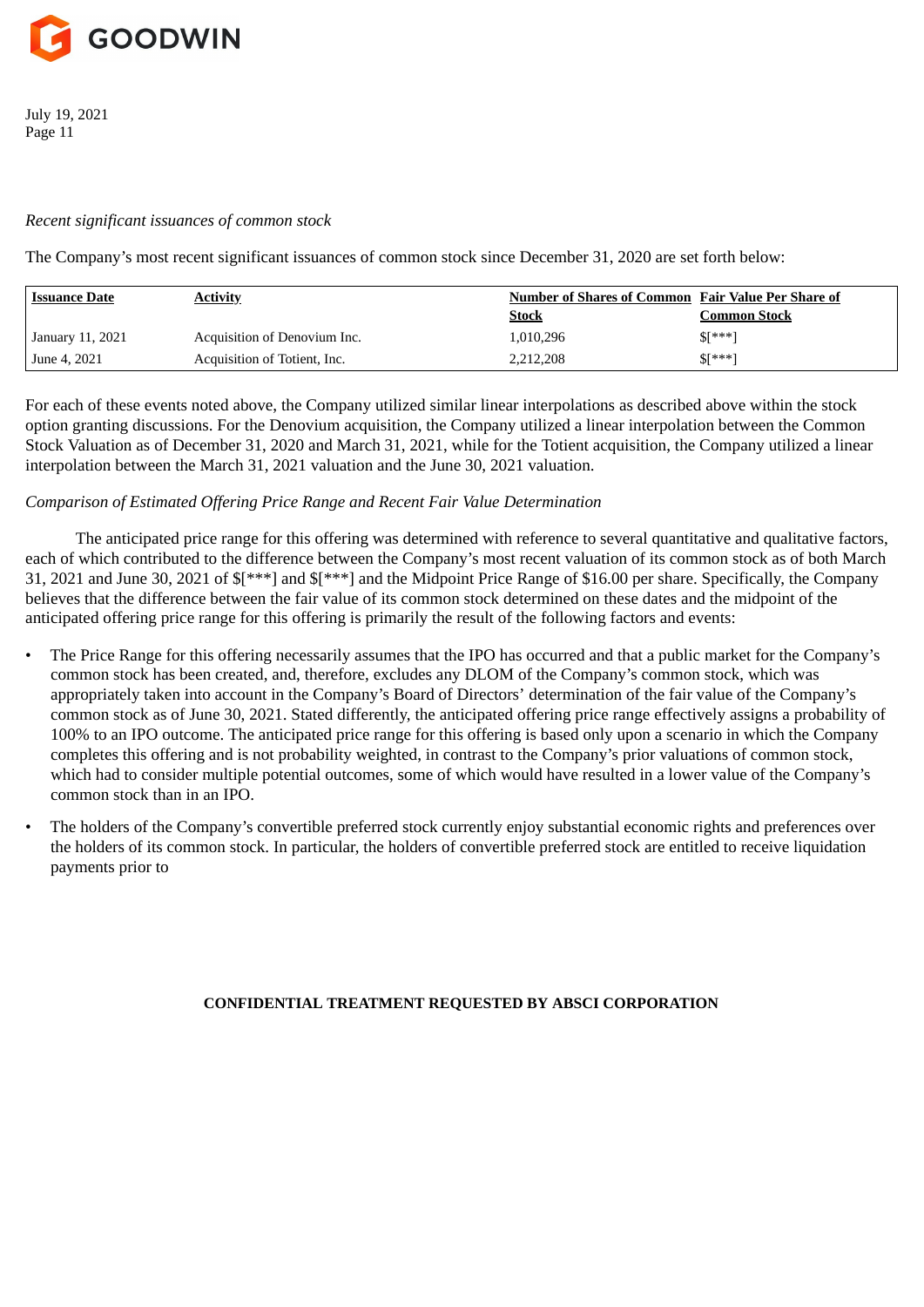

> holders of common stock in the event of any liquidation, dissolution or wind up of the Company. In addition, holders of the Company's convertible preferred stock are entitled to receive dividends prior to any dividends declared or paid on any shares of the Company's common stock. The holders of convertible preferred stock also have anti-dilution protection under certain circumstances and special voting rights. The anticipated price range assumes the conversion of the Company's convertible preferred stock upon the completion of its IPO, and therefore, the corresponding elimination of the preferences and rights enjoyed by the holders of such convertible preferred stock. The anticipated elimination of the preferences and rights upon an IPO results in an increased common stock valuation for the anticipated price range.

- The proceeds of a successful IPO would substantially strengthen the Company's balance sheet by increasing its cash resources. In addition, the completion of the IPO would provide the Company with readier access to the public debt and equity markets. These projected improvements in the Company's financial position influenced the increased common stock valuation indicated by the midpoint of the anticipated price range.
- Since late May 2021, the Company has taken various steps towards the completion of an IPO, holding "testing-the-waters" meetings at which the Company received favorable feedback from potential investors, responding to comments from the Staff on the Company's submissions of the Registration Statement and publicly filing the Registration Statement with the Commission on June 30, 2021. Each of these steps has increased the probability that the Company will complete an IPO.
- The improvement of the global economy and financial markets due to the continuing decrease in impact of the COVID-19 pandemic.
- In June 2021, the Company made further advancements in its executive leadership team and preparation to become a publicly traded company through the hiring of
	- Dr. Sarah Korman as its General Counsel. Dr. Korman has more than 15 years of strategic legal and intellectual property experience. Previously, she served as General Counsel and Corporate Secretary at Neuvogen, and before that at Amgen, where she was Head of Intellectual Property for Final Drug Products. She also held senior legal positions at Onyx Pharmaceuticals, where she managed intellectual property, transactional, and commercial matters and participated in the Amgen acquisition. Dr. Korman holds a Ph.D. in Materials Science & Engineering from The Pennsylvania State University and a J.D. from DePaul University College of Law.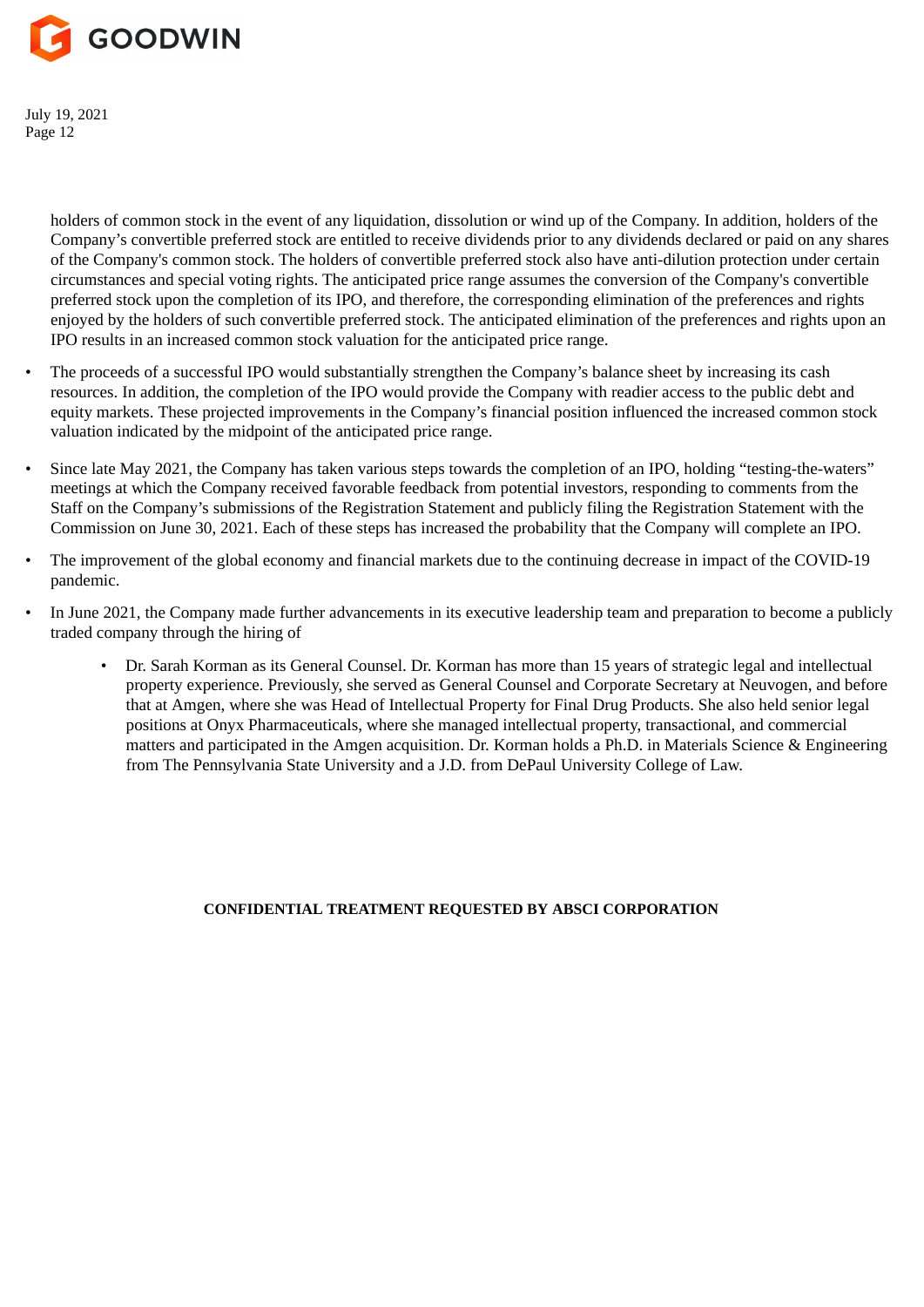

- Nikhil Goel as its Chief Business Officer. Mr. Goel brings nearly a decade of experience working with biotechnology companies as an investment banker, most recently as a Director in Credit Suisse's Mergers and Acquisitions business, where he was responsible for sourcing and executing transactions. Prior to joining Credit Suisse, Mr. Goel spent more than three years and Barclays and Wells Fargo in their healthcare investment banking practices. Mr. Goel holds and MBA from the Darden School of Business, University of Virginia, and a Masters in Computer Science from Georgia Institute of Technology.
- Following the IPO, shares of the Company's common stock will be freely tradable on the open market.
- The price that investors may be willing to pay in this offering may take into account factors that have not been expressly considered in the Company's prior valuations as a private company, and are not objectively determinable and that valuation models are not able to quantify.
- Through the acquisitions of Denovium, Inc. and Totient, Inc., we believe the Company's Integrated Drug Creation Platform's technological capabilities are further enabled to have the potential to be an end-to-end partner from drug discovery through cell-line development.

#### **Conclusion**

The Company has historically determined the fair value of its common stock consistent with the guidance set forth in the AICPA Practice Guide, including, specifically, its use of the PWERM and hybrid method using a probability weighting of the multiple scenarios, which is an accepted valuation method under the AICPA Practice Guide. The Company believes that the probability weighting of each potential liquidity event used in its fair value analysis was reasonable at the time, in light of the Company's stage of growth, including the status of its research and development efforts and financial position, external market conditions affecting the biotechnology industry, the volatility in the capital markets, especially with respect to initial public offerings, and the relative likelihood of achieving a liquidity event such as an IPO or sale of the Company in light of prevailing market conditions.

The Company respectfully submits that the deemed per share fair values used as the basis for determining stock-based compensation expense in connection with its grants of equity awards are reasonable and appropriate for the reasons described herein and in the Registration Statement. The Company also refers you to the discussion of its general approach of determining fair value of equity awards set forth in the Registration Statement under the heading "Management's Discussion and Analysis of Financial Condition and Results of Operations –